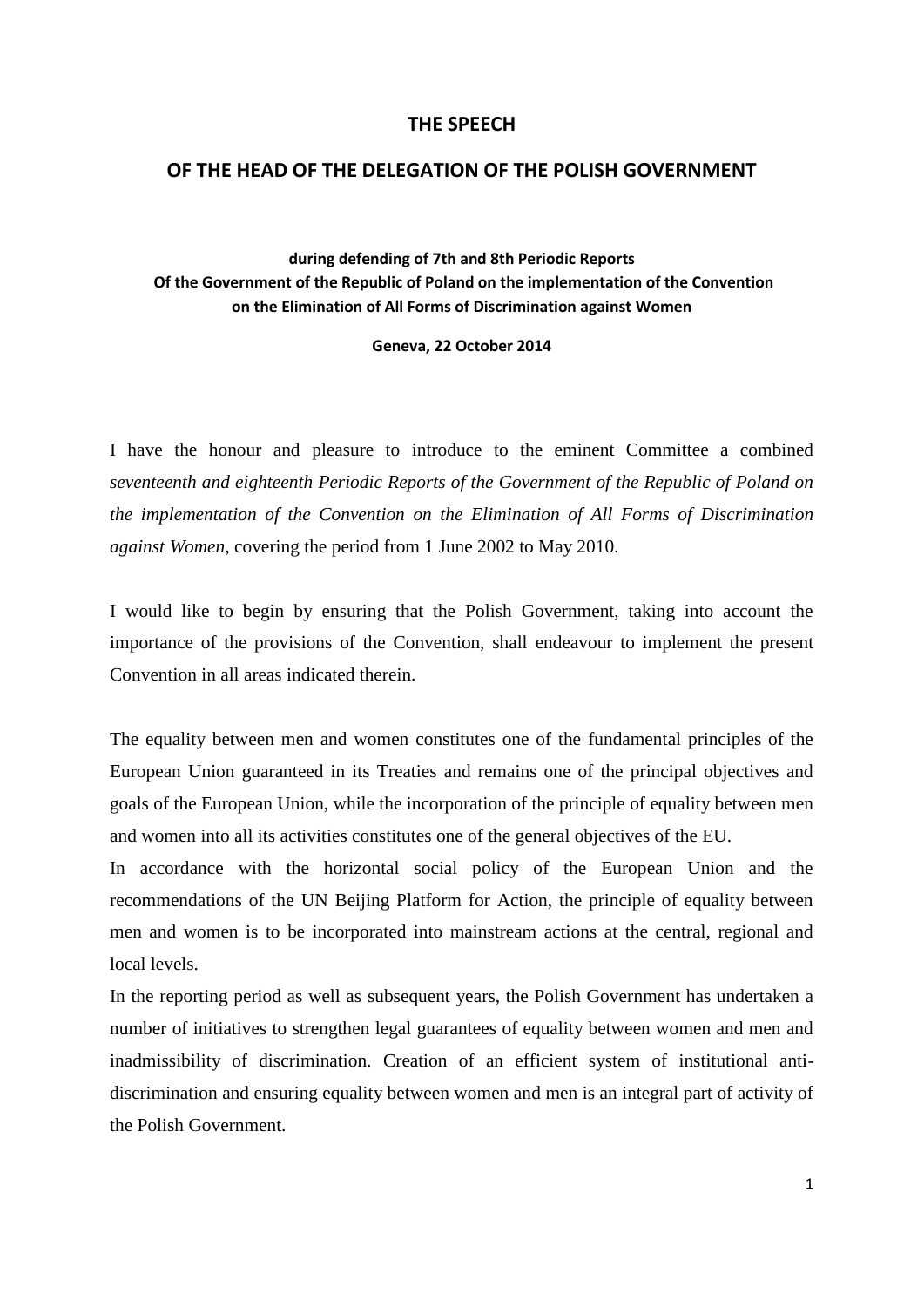In 2008, by a regulation of the Council of Ministers, the Government Plenipotentiary for Equal Treatment at the Chancellery of the Prime Minister has been appointed. The Plenipotentiary is responsible for the implementation of government policy on equal treatment, including the counteracting of discrimination, including on the grounds of gender, race, ethnicity, nationality, religion or faith. The task of the Plenipotentiary is, primarily, to coordinate government action aiming at elimination of discrimination and to monitor the situation and giving opinions on legal acts - applicable and planned. This is one of the institutional changes that have taken place in recent years.

Among the new solutions of the Polish law, in the scope of ensuring the widest possible protection of women against discrimination the particular importance has the Act on the implementation of certain EU regulations in the field of equal treatment dated 3 December 2010. The entry into force of this Act has supplemented the already existing regulations on the principle of equal treatment. The Act specifies the areas and methods of counteracting violations of the principle of equal treatment not only with regard to sex, but also race, ethnicity, nationality, religion, faith, outlook, disability, age or sexual orientation. Pursuant to this act, the performance of tasks pertaining to the implementation of the equal treatment principle were entrusted to the Government Plenipotentiary for Equal Treatment, as yet appointed under an act of lower rank, and the Ombudsman. The Government Plenipotentiary for Equal Treatment as the authority responsible for the implementation of government policy on equal treatment and non-discrimination undertakes ongoing efforts to ensure equal opportunities for women and men. Authorisation of the Plenipotentiary by an act of a statutory rank has significantly strengthened its position and ensured the stability of its existence. Actions on improving the protection of rights of women and vulnerable people from violence, efforts to increase gender equality in participation in decision-making bodies, looking for the best solutions to reduce the wage gap and the reconciliation of private and professional life are the priorities of the Plenipotentiary's activities. It is also planned to develop a concept of activity of the Plenipotentiary's office, so that it could operate in the most efficient way. For this purpose, it is planned to organize a Round Table of former plenipotentiaries of the Government responsible for equal opportunities of genders and equal treatment and non-discrimination. Many years of experience in actions for gender equality and equal treatment, carried out in different structures, will be a valuable contribution that will help to develop the concept of activity of the office.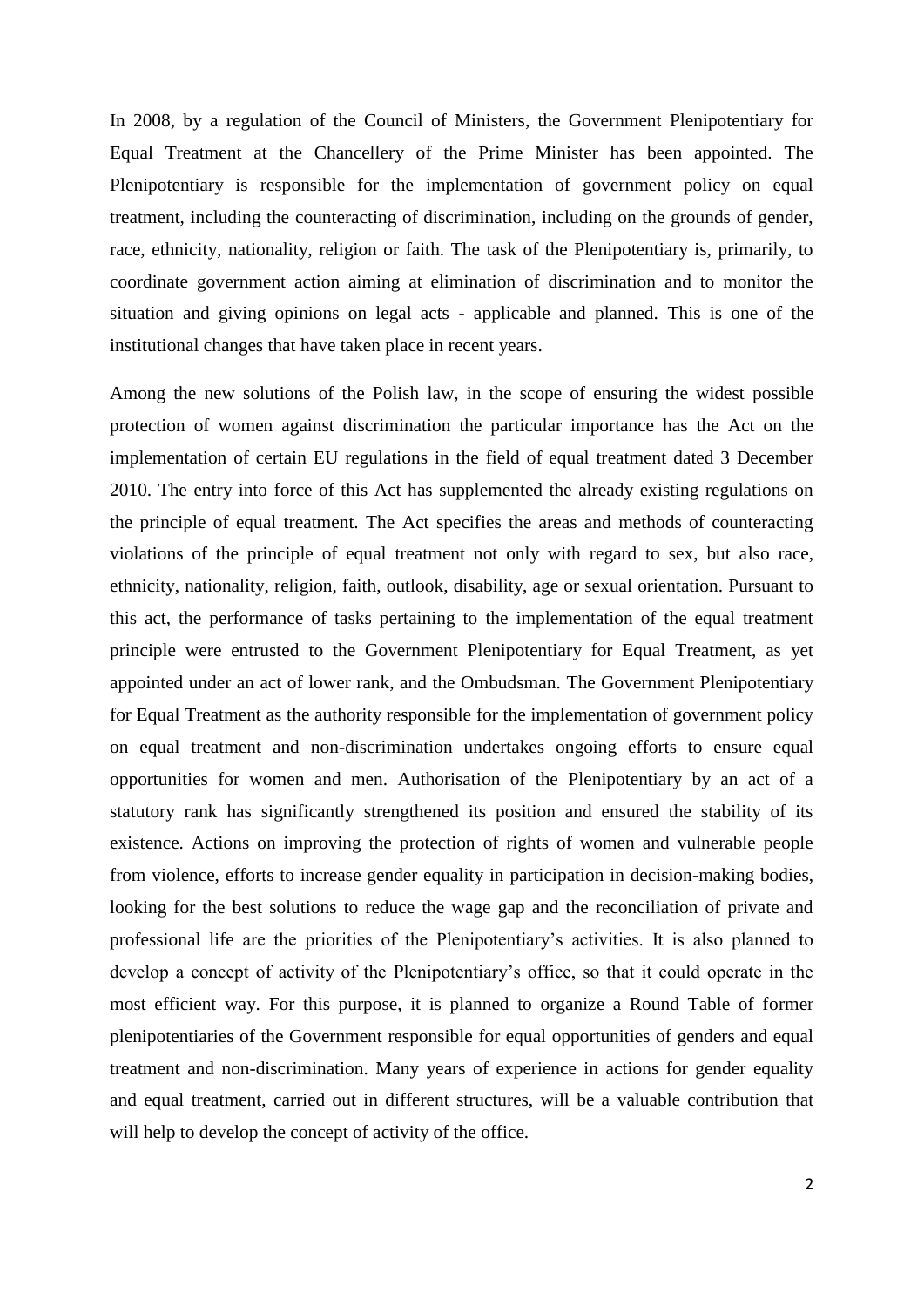The principle of equal treatment presupposes the respect for the dignity of every citizen and objective, free of bias, treatment of each person. To make that rule a constant element of social life, actions that will serve its implementation in different responsibility areas of the state must be systematically and consistently undertaken.

An important tool that is used for the implementation of the policy of equal treatment, and thus the policy for equal opportunities for women and men, is *The National Action Plan for Equal Treatment*, adopted by the Government in December 2013. This Plan is the first document to raise the problems of equal treatment of multiple groups exposed to discrimination. The program assumes the cooperation between many government institutions and makes it possible to monitor the actions taken for the implementation of the principle of equal treatment and non-discrimination in Poland.

In order to create an effective mechanism for institutional cooperation within the government administration at central and provincial level, in the framework of The National Programme of Action for Equal Treatment, Plenipotentiaries for Equal Treatment have been appointed in voivodeships, and Coordinators for Equal Treatment have been appointed in all ministries and selected subordinate units. Activities of Plenipotentiaries and Coordinators contain in, among others, promoting the principle of equal treatment, cooperation with non-governmental organizations on issues of equal treatment and non-discrimination and the systematic evaluation for the observance of the principle of equal treatment in the office. The steps to create a network of both Plenipotentiaries and Coordinators in order to work together for equal treatment have also been taken at the government level.

It should also be noted that regardless of the above, the Minister of Internal Affairs has appointed the Plenipotentiary for Equal Treatment in the subordinate to him or supervised uniformed services.

I would like to emphasize that through the functioning of all of these entities, the issue of nondiscrimination and equal treatment, including equality between women and men has become one of the important elements of the Polish Government policy.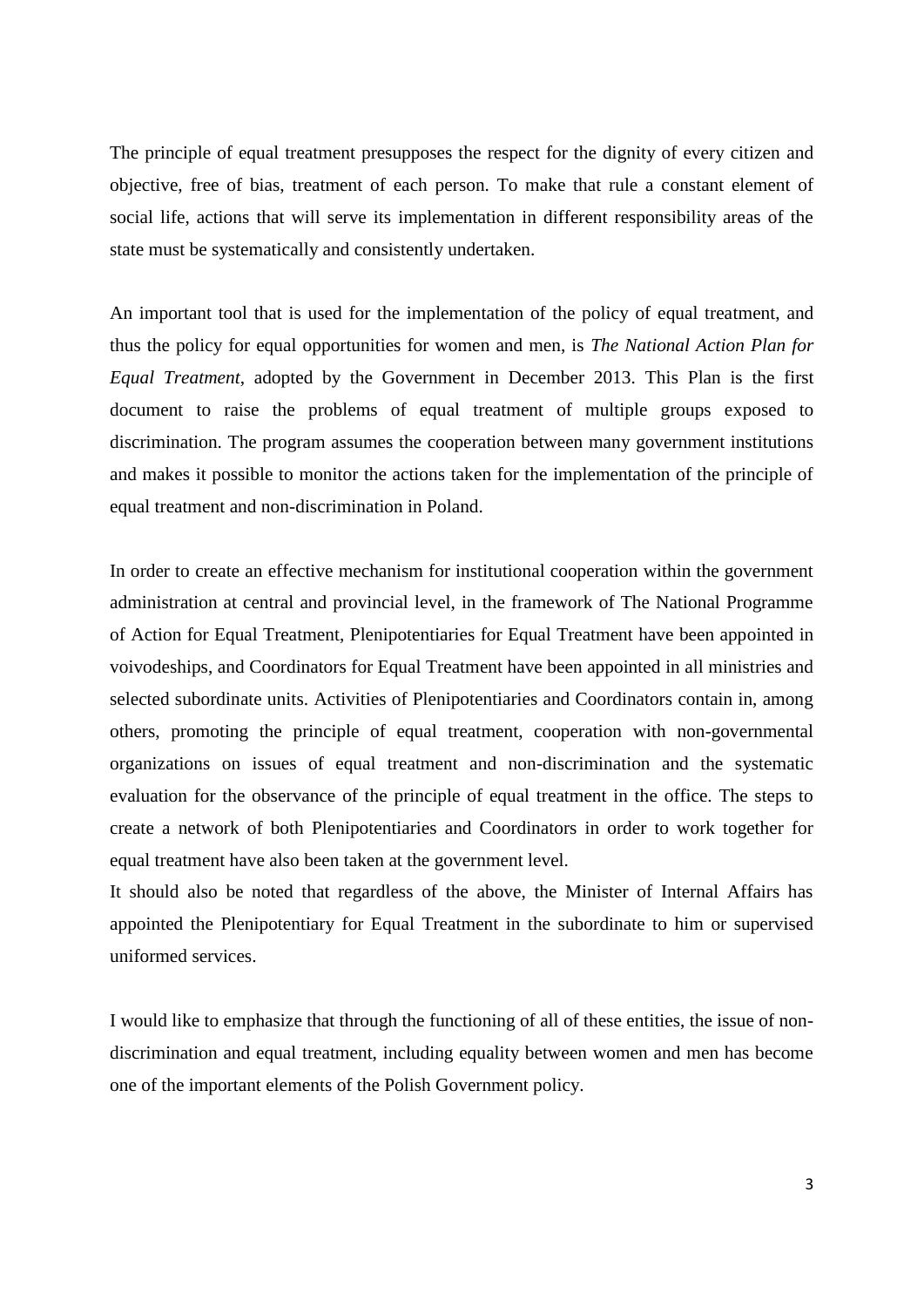In relation to the fact that the Polish Prime Minister has become the President of the European Council, a woman has taken the office of the Prime Minister for the second time in the history of Poland. The last time a woman served as a Prime Minister in 1992-1993. The current Prime Minister previously served as Speaker of the Polish Parliament and previously as a Minister of Health. The number of female ministers has also increased. Currently, there are 5 female ministers, whereas in the previous government there were 4 women. Currently, women are ministers of: national education, science and higher education, culture and national heritage, internal affairs, and infrastructure and development.

Recognizing the low representation of women, both in the local authorities and in the Polish Parliament, in 2011, for the first time, the legal regulations which guarantee a specific percentage share of women on electoral lists have been implemented. In the years covered by the reporting period, the number of women in the local authorities and the Polish Parliament has grown, however, in spite of the implemented electoral law mechanisms of equal opportunities for men and women in the electoral process, the representation of more than half of the population in the Polish authorities is still insufficient. In the commune, county councils or voivodeship assemblies women now represent only approx. 25%. As a result of last elections women constitute 24% of Members of Parliament and 13% of Senators.

In the context of the upcoming local and parliamentary elections in Poland the Government Plenipotentiary for Equal Treatment takes action to improve the representation of women in authorities at all levels. For that purpose, the Plenipotentiary performs promotional and educational activities directed to female candidates in the forthcoming elections, as well as joins activities undertaken by the NGO community working to increase the women's presence in the decision-making process. The Plenipotentiary also undertakes initiative in order to make political parties aim at balanced participation of women and men in the electoral process by conducting educational and information activities, and most importantly, through the introduction of internal regulations of parties that take into account the mechanisms ensuring equal opportunities for women and men in the elections.

The legislative work is being undertaken by the Polish Parliament on the introduction of socalled slide mechanism on electoral lists (alternating the positions of men and women on electoral lists). Government Plenipotentiary conducts lobbying for the adoption of these solutions.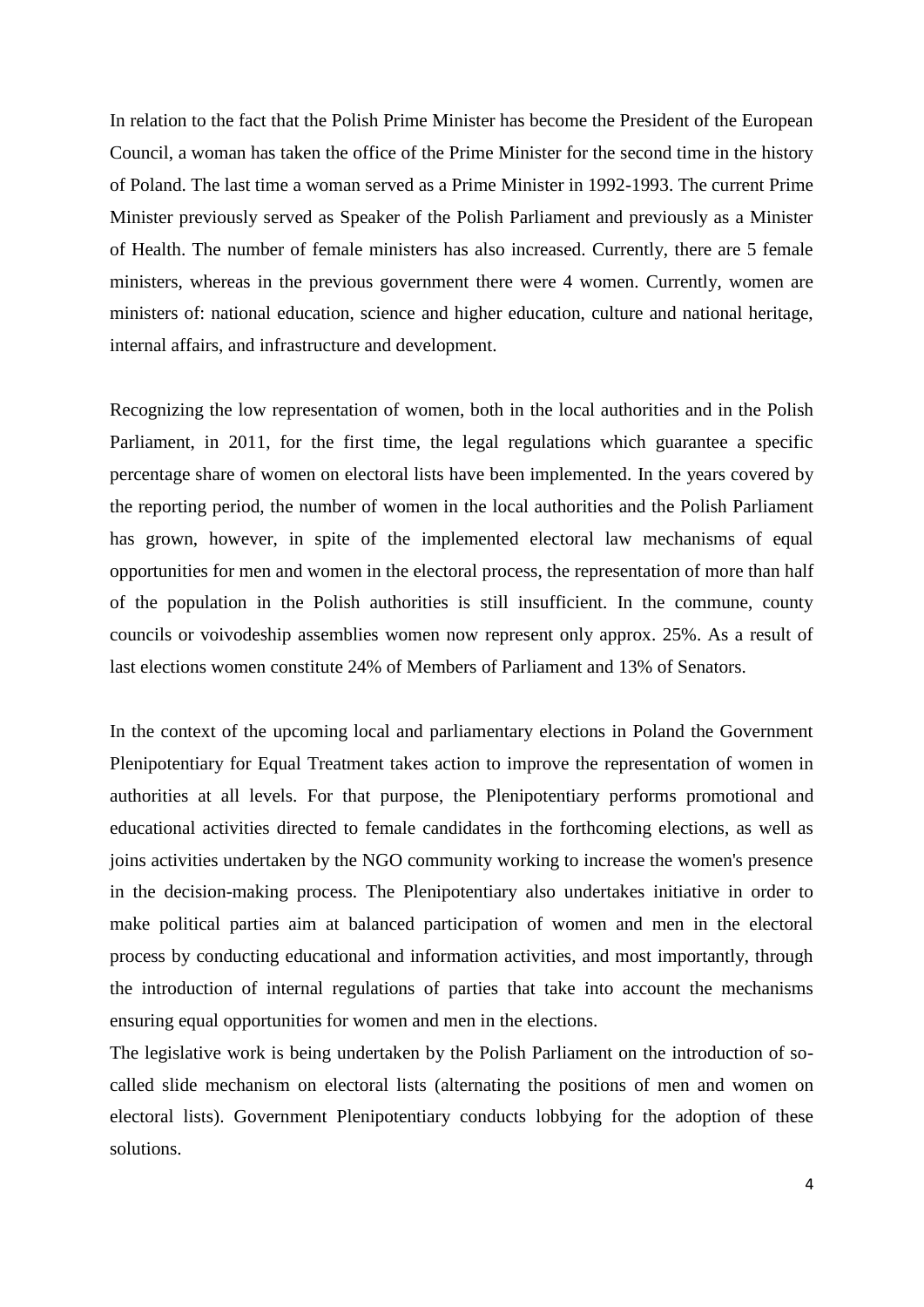The Polish Government undertakes action to increase the number of women in decisionmaking positions by, among others, striving for a balanced participation of men and women in supervisory boards of state-owned companies. Unfortunately, the level of participation of women in decision making positions in the Polish economy is low. The largest Polish companies, including listed companies and state-owned public companies, have less than 15% of women in their management boards and supervisory boards, and there is about 7% of female chairmen of the boards.

The constitution of the advisory team "Women in the uniformed services" by the Government Plenipotentiary for Equal Treatment in April 2014 has been an important initiative. The team gathers representatives from different services. The team tasks include: analysis of existing legislation and procedural solutions, in order to indicate proposed changes in terms of equal treatment between women and men and the dissemination and promotion of gender equality and protection of women's rights in the uniformed services.

The members of the team are officials with many years of professional experience in the uniformed services, having extensive knowledge with particular emphasis on the resource management.

A key role in the implementation of the tasks related to the elimination of inequality and discrimination is played by the social partners - non-governmental organizations, scientific and educational institutions.

Non-governmental organizations are embedded in regional contexts, and often provide assistance to people at risk of discrimination. Thanks to that they have a unique understanding of problems faced by discriminated groups of people, which is important for effective implementation of anti-discrimination policy. Their actions not only support the activities of the Polish Government, but through a process of monitoring and evaluation of government policies also indicate which areas need to develop new solutions or find other instruments to more effectively equalize opportunities for women and men. This action will contribute to increasing the efficiency and effectiveness of anti-discrimination policy.

Recognizing the crucial suggestion of the Committee on the consultations with nongovernmental organizations in the process preparation of the subsequent reports on the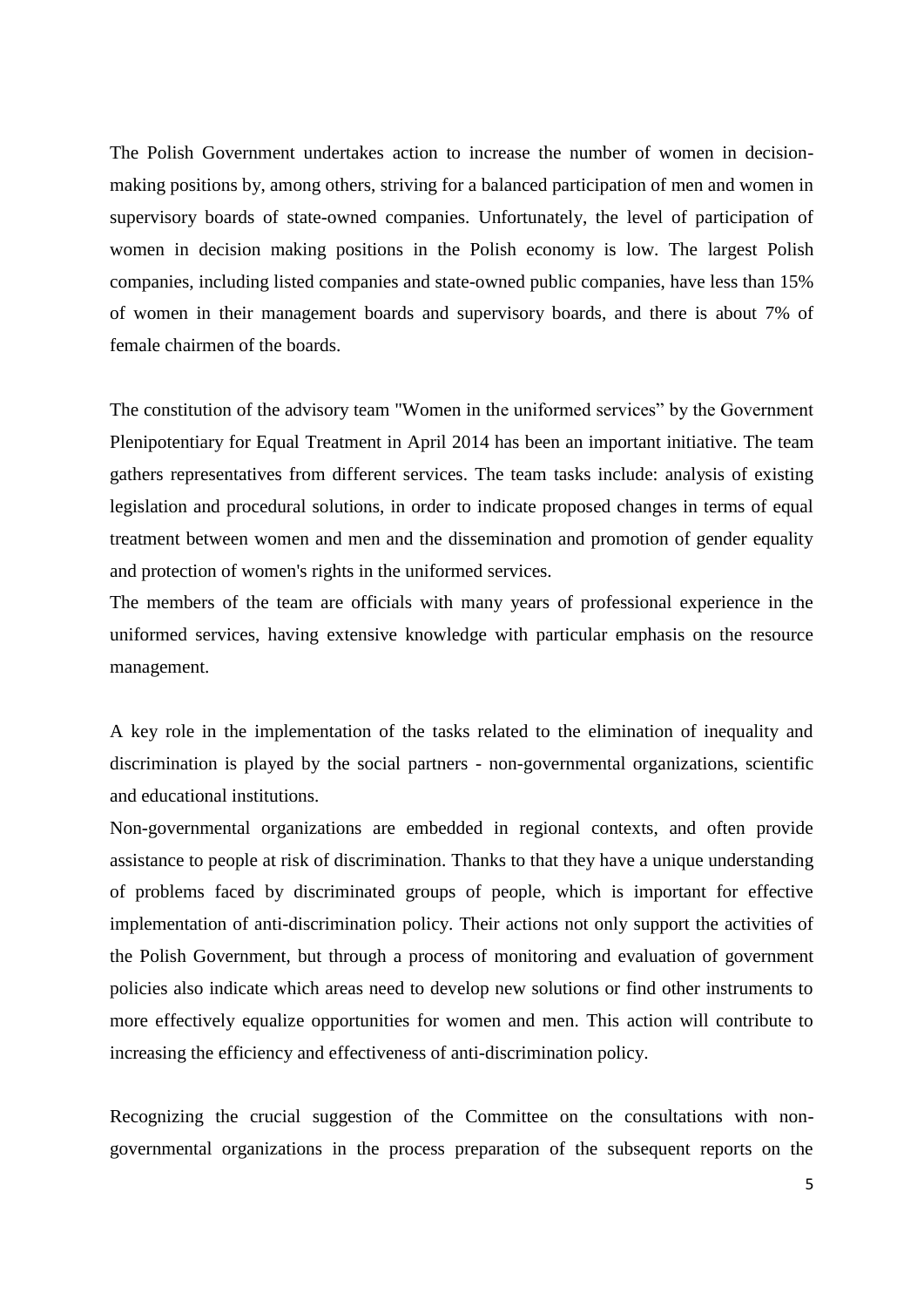implementation of the Convention, a draft of the report presented today has been uploaded on the website of the Chancellery of the Prime Minister and the Government Plenipotentiary for Equal Treatment, which coordinated the preparation of reports. At the same time a consultation meeting took place.

A significant factor of the social change of women's rights in Poland is an active women's movement. Congress of Women, the largest women's lobby in Poland, bringing together more than 9,000 members, has a great importance in this regard.

This movement engaged various social and political environments, including representatives of the Government. Its status as a politically-relevant social force has been increasing year after year.

It should also be emphasized that Poland as a Member State of the European Union is currently participating in the negotiation process of obtaining EU funds in the new financial perspective, covering the period of 2014-2020. The Polish government has attempted to provide funds for the implementation of activities in the field of gender equality.

In my speech I have to relate to the Council of Europe Convention on preventing and combating violence against women and domestic violence. In December 2012, Poland has signed the said Convention, and since then, intensive work to develop a proposal for ratification has taken place.

In April this year, the Polish Government has submitted a draft law ratifying the Convention to the Parliament.

The final element of adopting the Convention will be the signing of the ratifying act by the President and its publication in the relevant gazette. I hope for a quick execution of this task.

In relation to the issue of violence against women and domestic violence, the Polish government has undertaken significant measures of a legislative nature as well as other promotional and educational activities.

The problem of preventing the violence is also at the centre of interest of government control services. In 2012, The Supreme Chamber of Control has carried out a control of the efficiency of the implementation of the tasks (defined in the Act on Counteracting Domestic Violence of 2005) of public administration in the scope of actions against domestic violence, including procedures for persons affected by violence and violent people.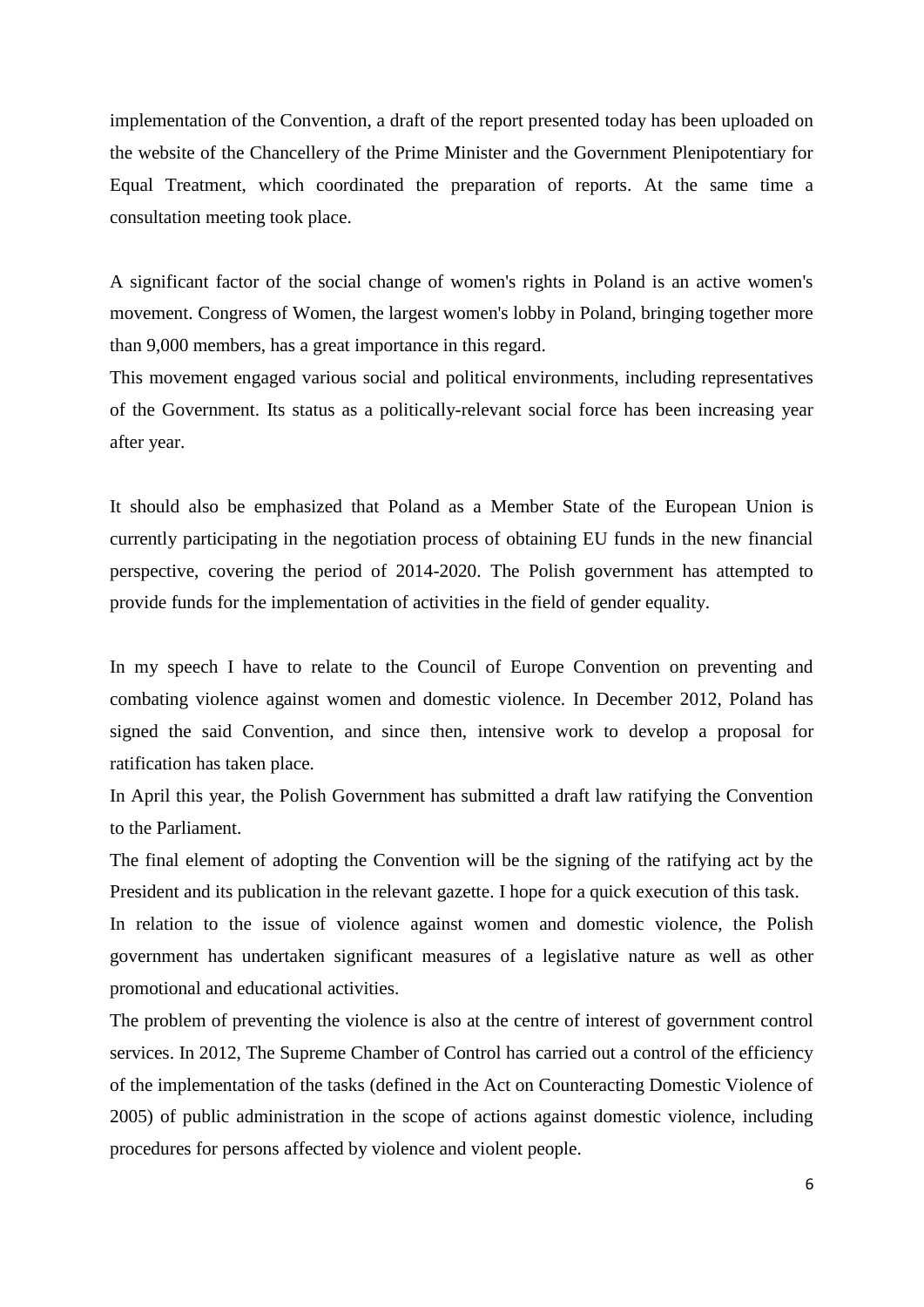In this part of my speech the information on the activities of the Plenipotentiary and the National Broadcasting Council on changing a discriminatory image of persons belonging to groups vulnerable to unequal treatment in media coverage. We're talking about discrimination on the grounds of gender, age, national and ethnic origin, disability or sexual orientation. The Regulatory Strategy for the years 2014 - 2016 prepared by the National Broadcasting Council provides a number of actions on gender equality and against the stereotyping of social roles of women in the media.

A competition for viewers and media broadcasters for the best scenario in the form of reportage concerning the subject of equal treatment is also planned.

A seminar in the form of a public debate on issues of equal treatment in the media will be organized in 2015. Its aim is to develop guidelines and recommendations to be introduced by all media broadcasters.

With regard to the situation on the labour market it should be noted that Polish women are better educated than the Polish men - around 95% of young women aged 25-34 years have at least a secondary education, and 76.8% of all working women has a secondary and higher education (compared to 59.8% of men), which places them among top positions in Europe. The employment rate of women aged 15-64 years increases: from 46.7% in 2002 to 52.6% in 2010, and 53.4% in 2013. A relatively constant difference in the employment of men and women in maintained and currently it is approx. 13 percentage points.

The Polish government supports women in the labour market, among others, by introducing solutions for reconciling work and family life and sharing of caring responsibilities with partners.

Therefore, we are improving access to institutional childcare. In April 2011, the Act on the care of children below the age of 3, which introduced new possibilities for the organization of care has entered into force. As a result of changes in the law, in the last three years (2011- 2013) the number of institutions providing care for children below the age of 3 has tripled. In addition, the program of development of childcare institutions for children aged less than 3 - "MALUCH" ("toddler") is being implemented, it has contributed to the creation of new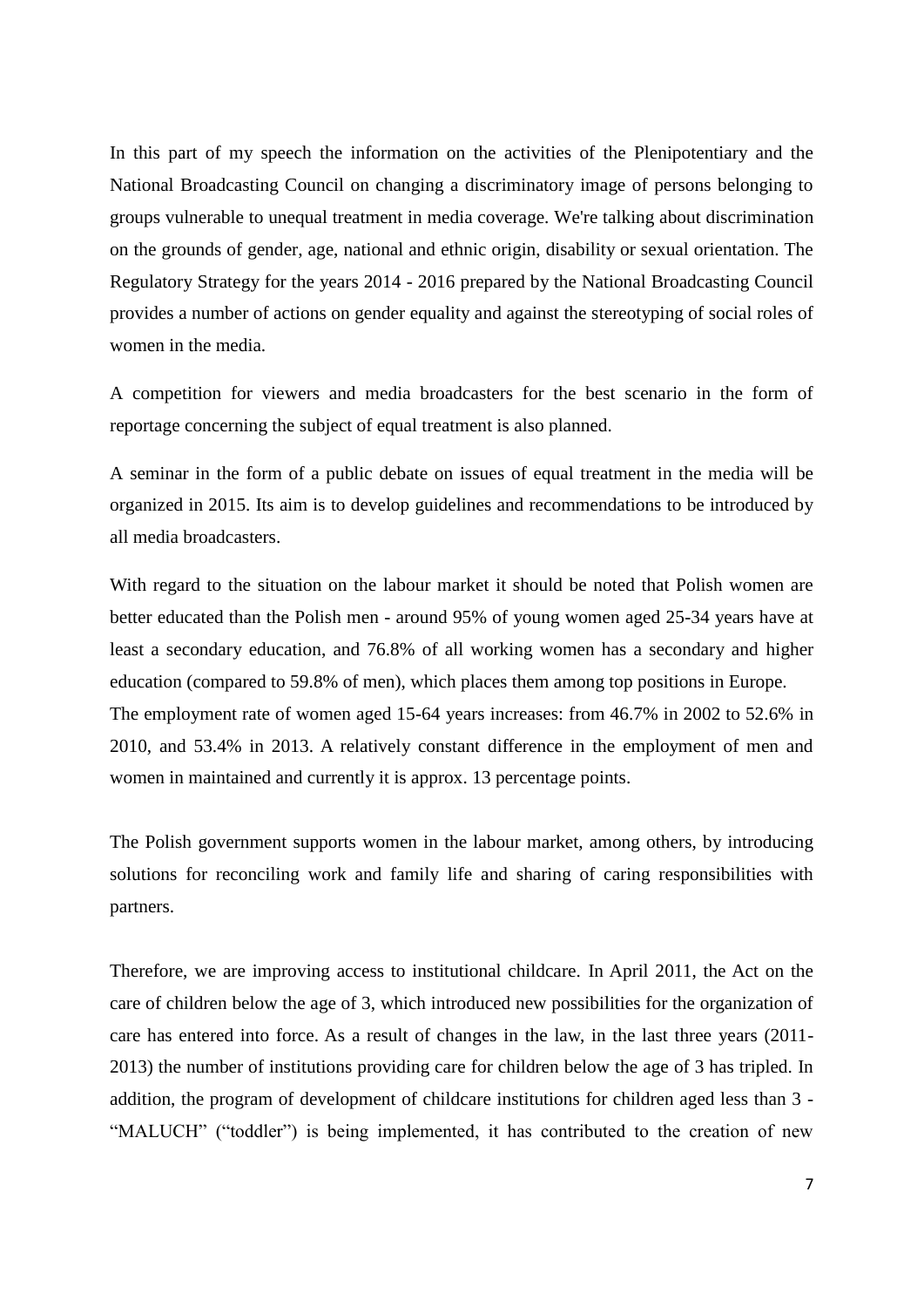childcare places. In 2011-2014, a total of 316.8 million PLN from the state budget has been spent on the actions in the area of childcare for children aged less than 3 years.

It is worth noting that in 2010 changes have been made to the Labour Code concerning parental leaves, including the introducing of paid paternity leave. The duration of paid leave for the care of new-born baby has been extended to one year through the introduction of parental leave (26 weeks), which can be used by both parents. Fathers can also benefit from additional maternity leave, which means that parents can share the childcare within the paid leave.

Current government has announced the possibility of using parental leave also by unemployed parents, parents working under a contract of work, students and farmers from 2016. They will receive the new parental benefit for one child for a period of 12 months.

The Polish government is also introducing a variety of incentives to recruit parents of young children such as (since 2009) exemption, for a period of 36 months, from the paying a part of the mandatory contributions on salaries for employees returning from maternity or parental leave. Changes in the labour code, facilitating a more flexible organization of work may also help the working parents (from 2013 it is easier to use flexible working time, telework is also promoted).

The Government has announced that from 2016 there will be changes implemented in the way of accounting for benefits payable to parents. In case of exceeding the income threshold parents will not lose the entire benefit, but it will only be reduced by the amount by which they have exceeded the threshold. This solution aims at counteracting not working because of the fear of losing benefits.

Another solution of the Polish law introduced in order to ensure the fastest protection of women against discrimination is the process of systematic increase and equalization of the age required to obtain a retirement pension - up to 67 years for women and men. The change will increase the benefits paid to women during their retirement. It is also a reaction to the recommendation of the CEDAW Committee in this regard.

The Government of Poland has completed or is implementing a number of projects promoting the participation of women in professional and social life and the gender equality in the labour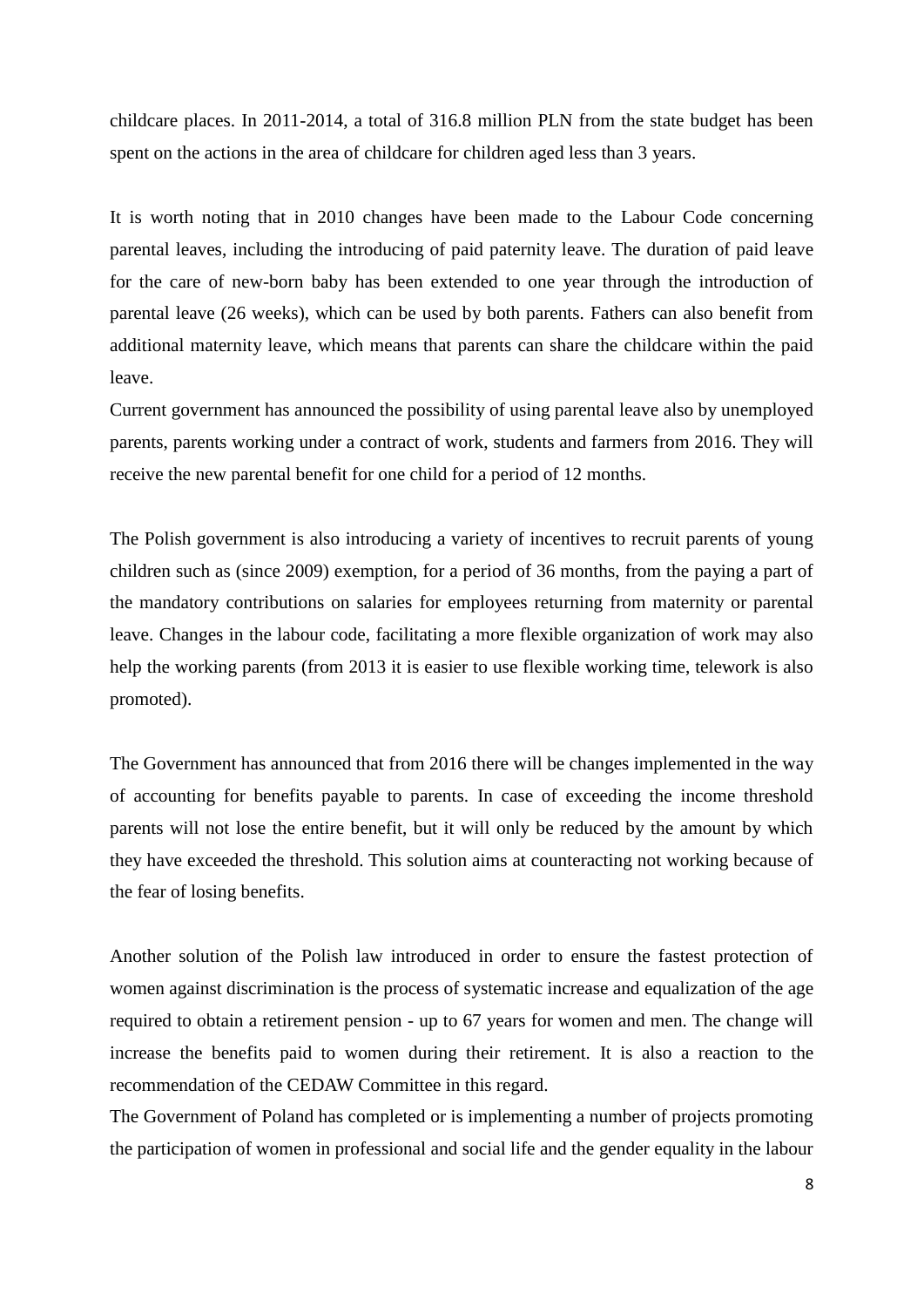market, including, among others, information campaigns (e.g. on women entrepreneurship, the principles of gender equality in the labour market, supporting the promotion of women into higher positions, reconciling professional and family roles, supporting paternity leave).

Recognizing the still persistent pay gap between men and women, the Government is taking action aimed at changing the situation in this regard. These are both awareness actions, as well as the monitoring the pay gap. Introduction of control measures on remuneration for men and women may be an example. The action was performed by the Supreme Chamber of Control. In addition, the National Action Plan for Equal Treatment envisages an action to develop a methodology for the assessment of the wage gap in enterprises.

Referring to the issue of reproductive health it should be noted that the Act of 7 January 1993 on family planning, human foetus protection and preconditions for the admissibility of abortion, states already in the preamble that it recognises the right to responsible deciding about having children and imposes on the State the duty to allow taking decisions in this regard. The provisions of other regulations ensure to women healthcare covering specialist health services of gynaecology and obstetrics, these include two types of benefits: gynaecological and obstetric consultation and gynaecological and obstetric consultation for girls. As part of these consultations, reproductive health care is ensured in particular, including the selection of appropriate contraceptives.

Pregnant women as well as women during the childbirth and postnatal periods benefit from special legal protection in the Republic of Poland. Women during the period of pregnancy, childbirth and the postnatal period who reside within the territory of the Republic of Poland and

a) hold a Polish citizenship, or

b) have obtained a refugee status in Poland or subsidiary protection or temporary residence permit

shall have the right to receive healthcare services financed from public funds.

In 2014, as a result of changes in regulations, the right to receive healthcare services financed from public funds, on the basis of and within the scope defined for the insured has been granted, among others, to women during the period of pregnancy, childbirth and the postnatal period who reside within the territory of the Republic of Poland or who have obtained a refugee status in Poland or subsidiary protection or temporary residence permit.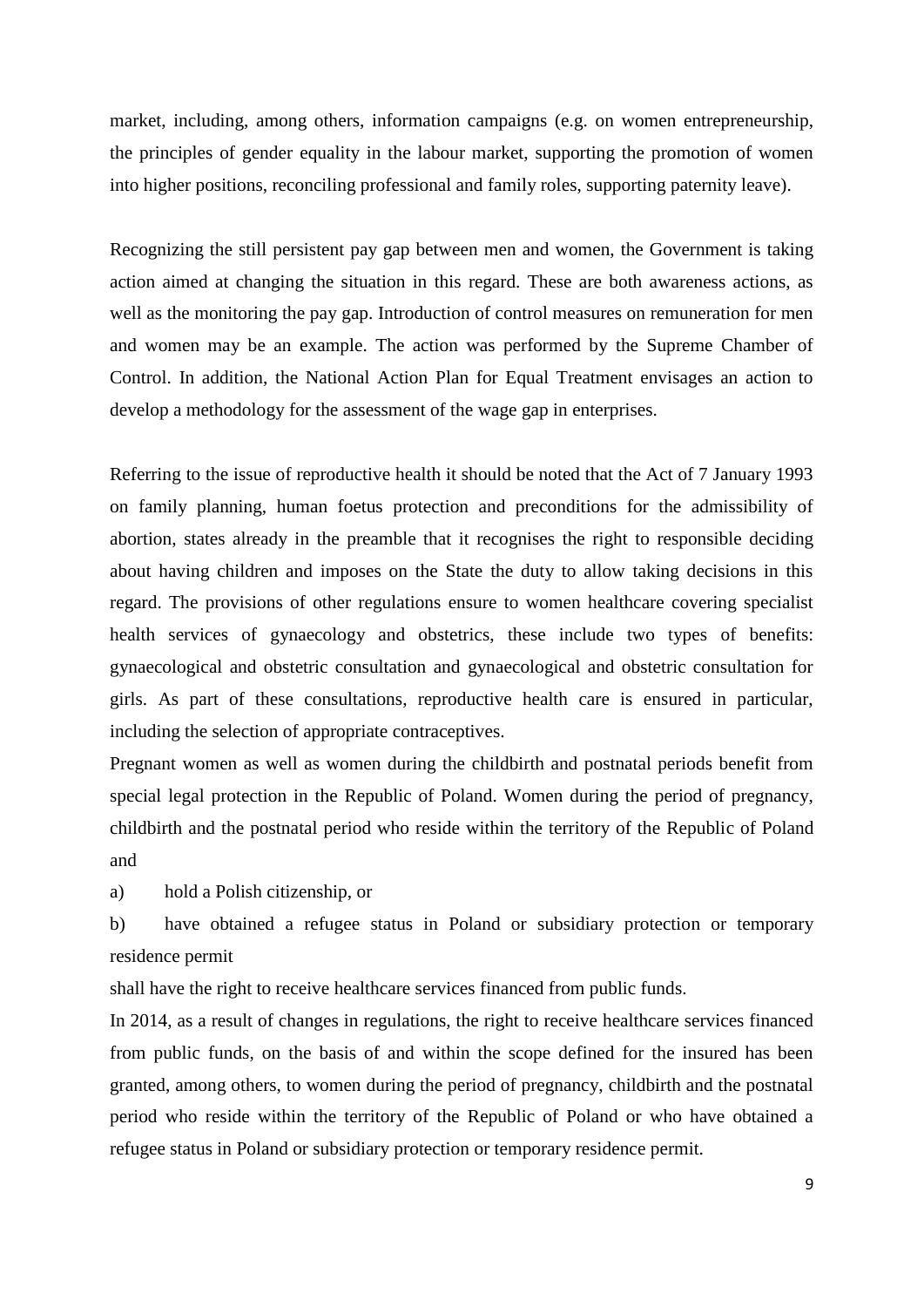An important and noteworthy action in the area of reproductive health is a program titled "Program - Infertility Treatment using the IVF method for the years 2013 - 2016" developed in the Ministry of Health and approved by the Minister of Health. It should be noted that the method of extracorporeal treatment is applied in Poland for 25 years, yet access to it was limited, mainly for financial reasons. For the first time the program provides for the financing of this method of treatment from public funds.

At the same time it must be emphasized that the method of assisted reproduction - IVF - in many cases is the only chance to have children. It is estimated that 15 thousand couples affected by infertility can procreate only through the use of extracorporeal treatment techniques.

So far, 10,311 couples have used the program and 598 children were born.

In relation to education it should be emphasized that a free primary education coursebook was introduced in 2014. All the children who started education this year have received it. The coursebook has been prepared taking into account all aspects of equality.

Event of very significant importance for the protection of, among others, a woman was the introduction, in 2010, the definition of trafficking to the Polish Criminal Code, which is the fulfilment of the recommendations of the Committee. Under this amendment, a definition of slavery has been introduced and the punishability of preparation to commit the crime of human trafficking has been extended.

An important government document defining priority areas of action against trafficking in human beings is a National Plan of Action against Trafficking in Human Beings for 2013- 2015 and the resulting programs.

The effectiveness of these programs, i.e. both the reasonableness of the tasks covered hereby, and the effectiveness of their implementation has been corroborated by, among other things, external evaluations of the Polish system for the prevention of human trafficking conducted in recent years by, among others, a UN Special Rapporteur on Trafficking in Persons, experts from the Council of Europe's Group of Experts (GRETA) or the University of Warsaw's Human Trafficking Research Centre.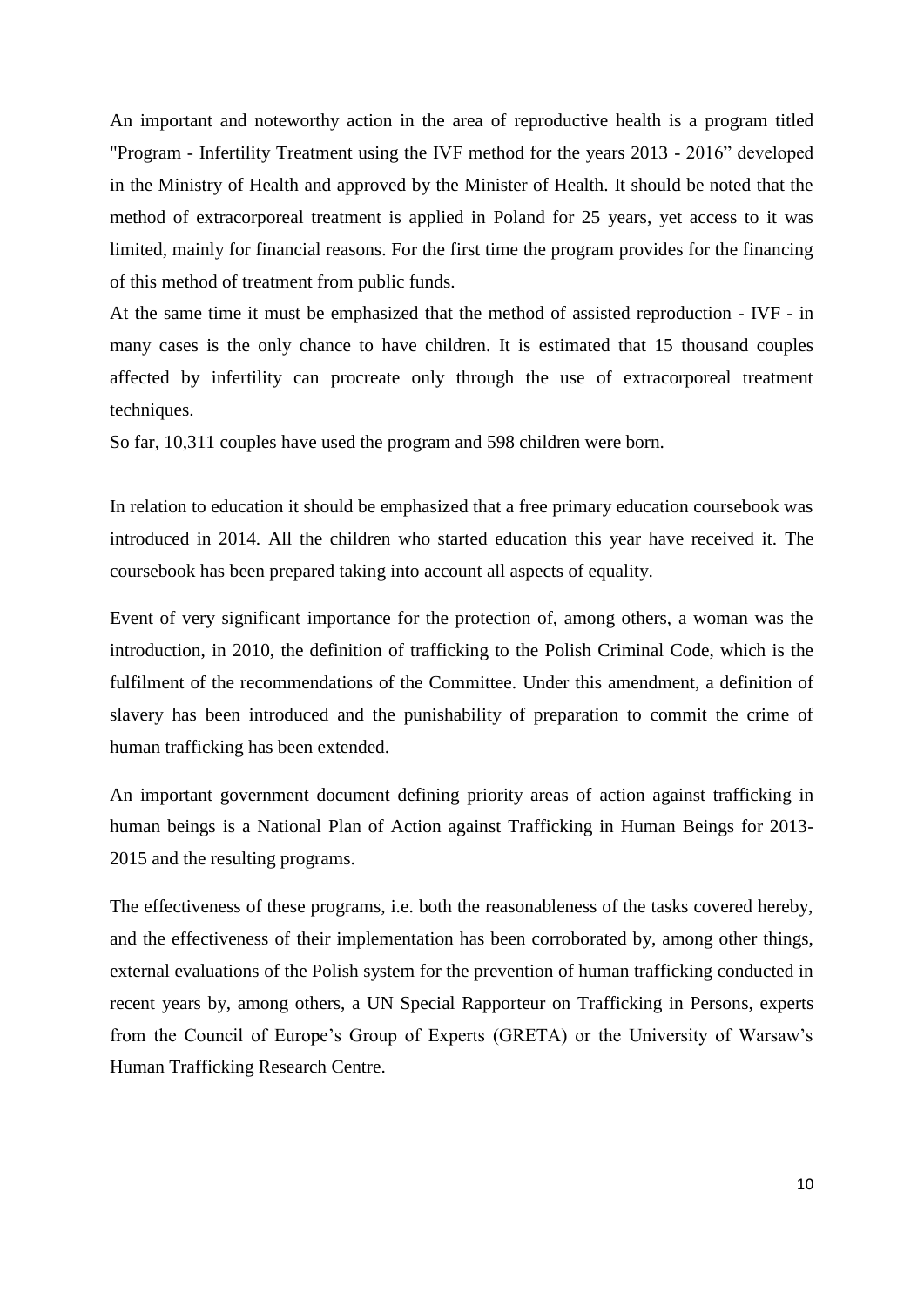The main element of Polish support system for victims of trafficking is the National Intervention-Consultation Centre for Polish and foreign victims of trafficking that exists since 2009.

Additionally, the following actions were taken in this regard:

- facilitation the identification of victims of human trafficking, including victims of sexual exploitation;
- developing specific indicators to be used to identify sexual exploitation, forced labour and begging; they are designed for officers who are prepared to ensure a comprehensive support to alleged victims of trafficking.

A new Act on Aliens has entered into force in 2014. It contains a number of solutions aimed at simplifying the procedure of legalisation of stay of a potential victim to human trafficking in Poland and a more effective implementation of the obligations arising from international instruments, such as:

- granting a permit for permanent stay for the victims of human trafficking,
- extending the duration for which the permit for temporary stay for the victims of human trafficking could be issued,
- providing a victim of human trafficking with a Polish identity document,
- simplifying the procedure governing the legalisation of stay of victims of human trafficking within the period assigned for making a decision.

By carrying out the task of ensuring safety of persons affected by domestic violence, the Government together with the police and NGOs have developed algorithms and questionnaires used to assess the risk of danger to life and health in relation to domestic violence against adults and children.

A very important change in the Polish legal regulations is a change of the Criminal Code and the Code of Criminal Procedure, which entered into force in June 2013. It changed completely a current mode of prosecution of the crime of rape. Currently, the crime of rape which previously required the victim to submit the motion for prosecution, is prosecuted ex officio the whole responsibility lies on the state authorities. If the victim informs law enforcement authorities about the crime, then, under the new rules, the notice may be limited only to indicating the most important facts and evidence.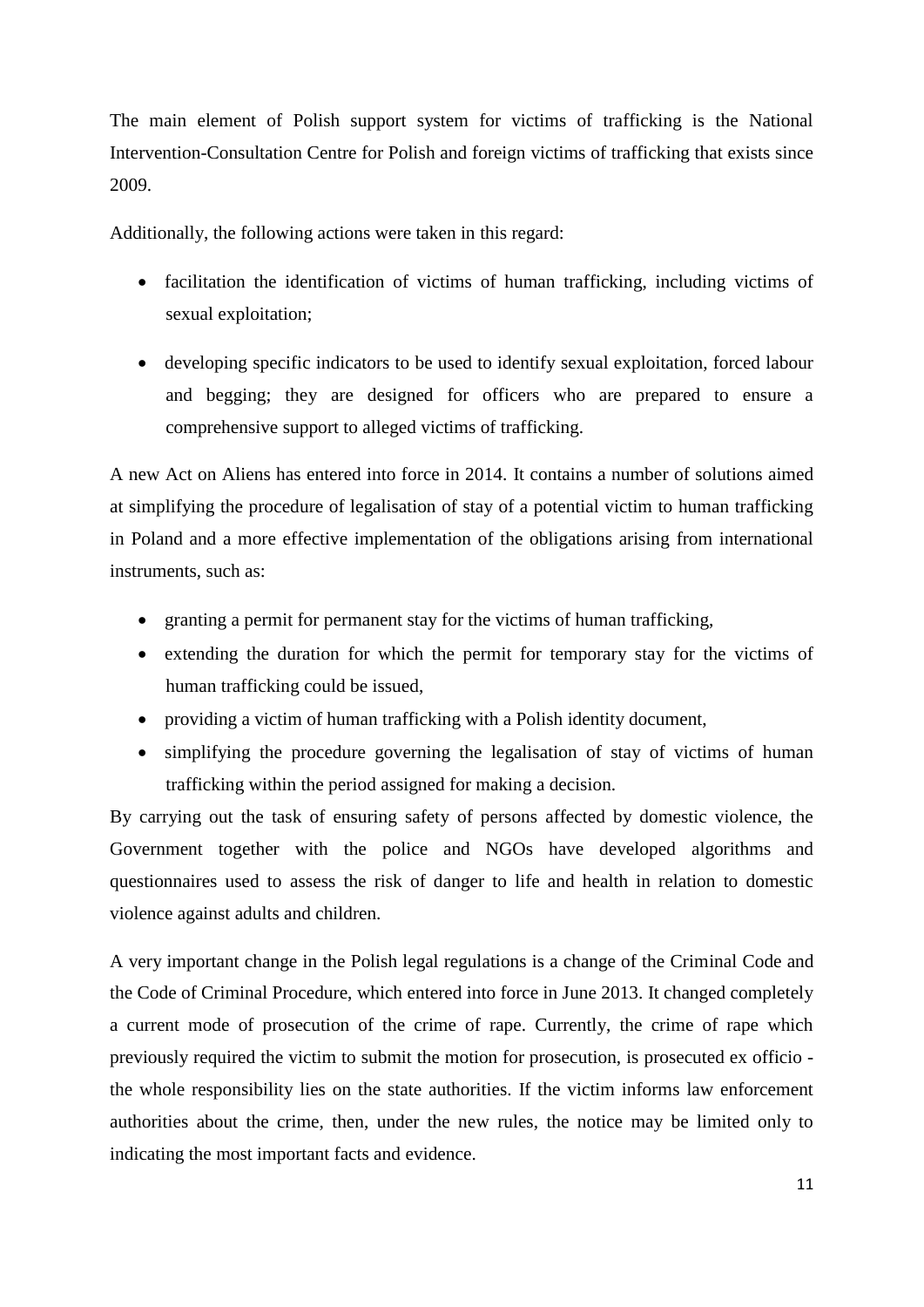The change has significantly increased the protection of victims of sexual crimes, mostly women, also during the hearing - the questioning takes place now in, so called, friendly interview room. The accused does not participate in the questioning (but his advocate does). The hearing is recorded and during the trial it is sufficient to play it. The purpose of these amendments is to eliminate the phenomenon of secondary victimization of people already affected by crime.

The Polish Government, in recent years, has strengthened its efforts for victims of crime working closely with NGOs. In the last two years specialized organizations have received nearly \$ 9 million from a special fund to help crime victims. The fund comes from receivables adjudged from the persons convicted of a crime. At present, 31 non-governmental organizations in Poland provide comprehensive assistance to victims, mostly women - from legal, psychological or alternative methods of conflict resolution assistance to material help (in the form of e.g. providing shelter, financing housing fees or medical rehabilitation). The aim of these activities is to provide a comprehensive support to the victim.

In the field of the prison system Poland also has significant achievements in terms of protection of women's rights.

Poland is one of the few countries that guarantee jailed women-mothers a unique system of imprisonment that allows them to stay safe with child until it reaches the age of 3. Imprisoned women in Poland are placed in special homes for mother and child, in which there are no visible elements typically associated with restriction of liberty - bars, uniformed guards or closed cells, and in which the mother and child benefit from exceptional care, including medical, nutritional and psychological care. Poland assumes that the contact with a child is one of the most effective means of social rehabilitation of women and, at the same time, that the detention of mother cannot have a negative impact on the best interests of her little child. This system is used in Poland for years, it has proofed to be effective and will be continued.

In the following part of the speech, let me present information on national and ethnic minorities in Poland.

Data are derived from censuses of 2002 and 2011. According to these data national and ethnic minorities, according to the statutory definition - groups historically linked with Poland for a minimum of 100 years, constitute slightly more than 1% of the citizens of the Republic of Poland. Comparison of socio-demographic characteristics of the whole population with data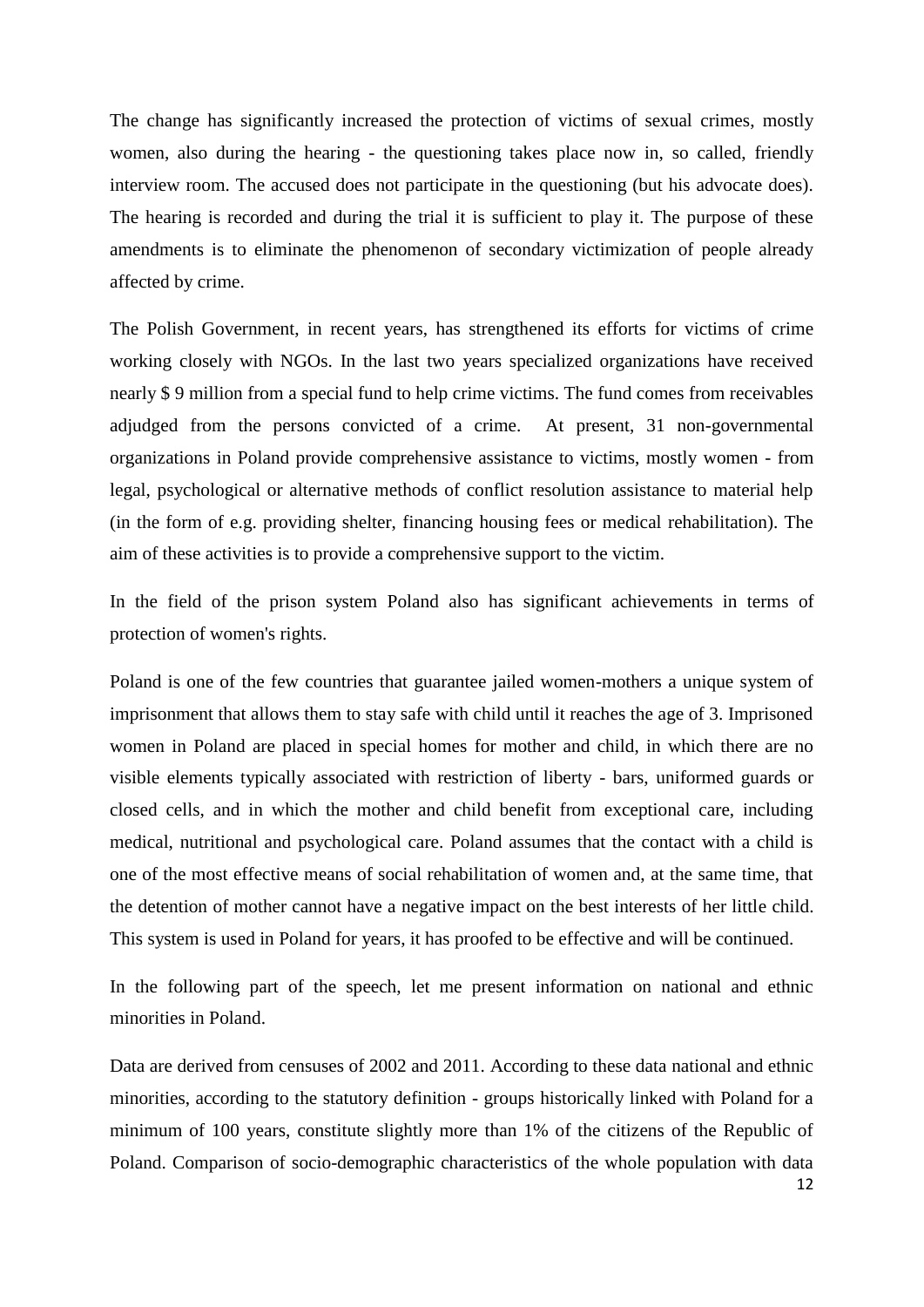relating to these minority groups indicates that the situation of women coming from national or ethnic minorities, or from the community using the Kashubian language does not differ in any way from the situation of women from the majority group.

The only exception to this rule is the Roma minority in which women and girls are particularly affected by marginalization. The most common reason is due to the patriarchal model of the Roma culture in which the only role of women is to look after the house and children. This determines the fate of women and girls, also in the context of intra-group consent to early marriage and early motherhood. In practice, in the community as traditional as the Polish Roma the education of Roma women and their entry into the labour market becomes culturally limited.

However systematic activities of state for that community, conducted since 2001, are slowly bringing first positive effects. It should be stressed that Roma families are clearly changing their approach towards formal education. Although it is still not sufficient, as it currently concerns mainly primary education, which has clearly become common within the Roma community. But a positive educational trend can be seen. Increasing women's education level in the future may result in increasing the level of education of this group at all.

Due to the strong patriarchy and the lack of mechanisms of democracy in the Roma community, it is not possible to use a typical narration regarding the female equality. This would make any activity of women impossible as it would be regarded as contrary to the gypsy tradition. Thanks to this strategy a large number of women actively participates in the process of assuring equal opportunities across the Roma community. The result of a greater involvement of Roma women in upgrading their skills through continuing education is steadily growing number of female civil servants and social workers of Roma origin.

Although women form a symbolic percentage of presidents of organizations, in practice, most often it is them who animate the activities of Roma NGOs.

The emancipation of Roma women is a new phenomenon, however, is often associated with ostracism of a group from which a person originates. Therefore, there are rare examples of Roma women who choose professions such as nurse or policewoman, as those professions are perceived as "unclean" in traditional Polish Roma groups. Educational sphere of activity, most often chosen by Roma women, which is associated with the education of their children,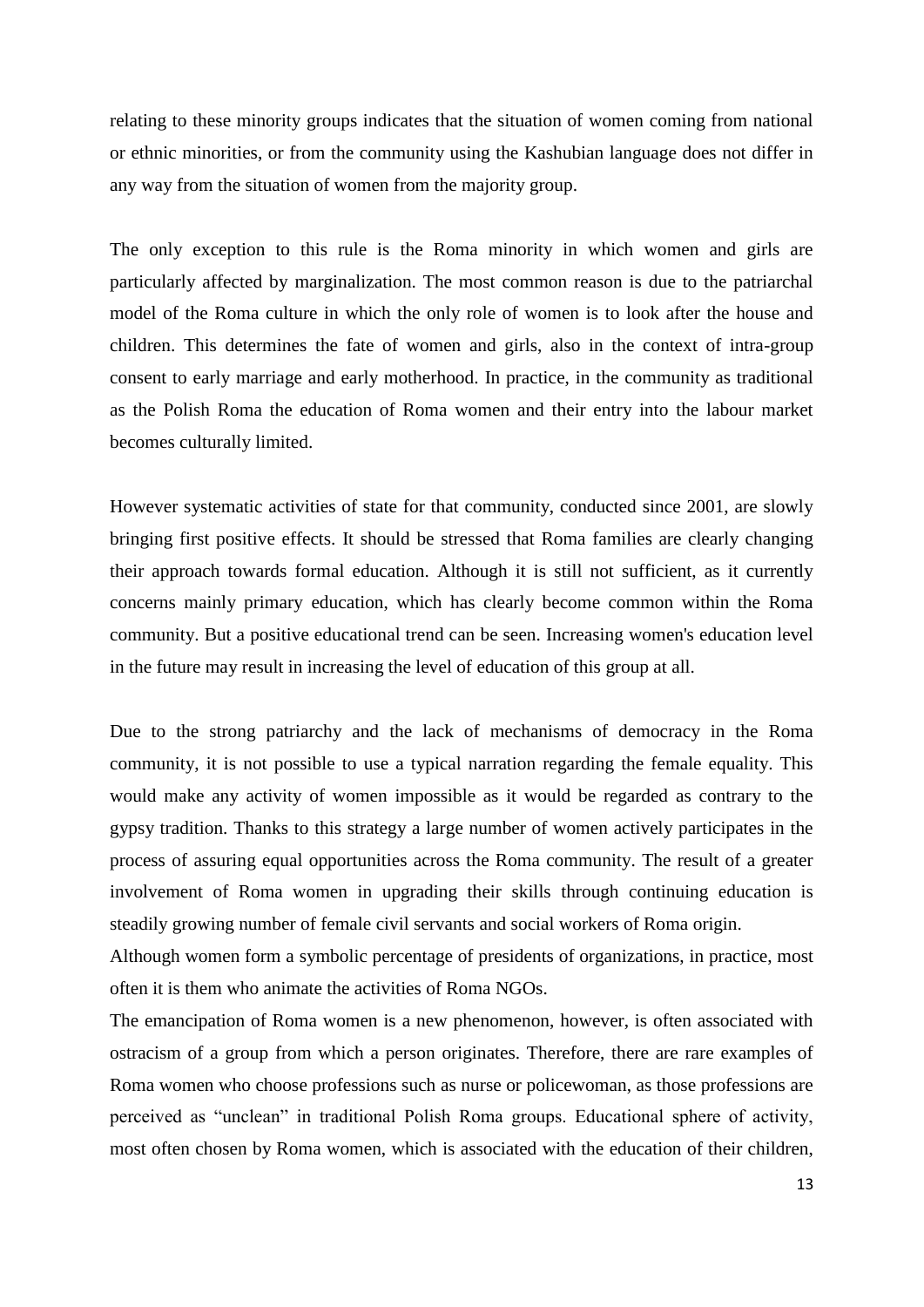for example Roma education assistants or teachers, is the most acceptable in groups of traditional Roma. Just several years ago, this state of affairs was difficult to achieve, as school was perceived by the Roma as an instrument of repression of the communist state.

Poland makes efforts towards the legal and information support of vulnerable people. With respect to foreigners seeking protection and, in particular, women there are various educational, information and awareness and knowledge-raising activities carried out, that cover: rights, regulations in force in Poland, the ways of application of these rights - including the social and healthcare areas.

These activities are carried out by the government administration, including the Office for Foreigners, as well as by NGOs working for the foreigners and immigrants. It is also worth mentioning that the care of foreigners in Poland is subject to supervision by a series of control institutions, such as the Ombudsman and the Office of the High Commissioner for Refugees in Warsaw.

Gender is the primary distinction for presentation of the results of social research and of the development of the population conducted by the official statistics. In the scope of research carried out by the representative method, for which the sample size and its completeness permits it, information about women in combination with other variables, such as age, place of residence (urban/rural), disability, education level, economic activity, etc. are published. These include regularly conducted Labour Force Survey and Research on Income and Living Conditions. In 2010 the Agricultural Census and in 2011 the National Population and Housing Census have been carried out, the results of which allow for a wide demographic and socioprofessional population characteristic that takes gender into account. Moreover, in recent years, the Central Statistical Office has conducted modular surveys that additionally allow to identify the situation of women and men in the labour market.

In addition, the Central Statistical Office has undertaken several new research initiatives that allow you to obtain comprehensive data describing the situation of women in Poland. In 2011 a *"Social cohesion study"*, which brought, among others, data on the sense of discrimination on various grounds, including gender, has been implemented.